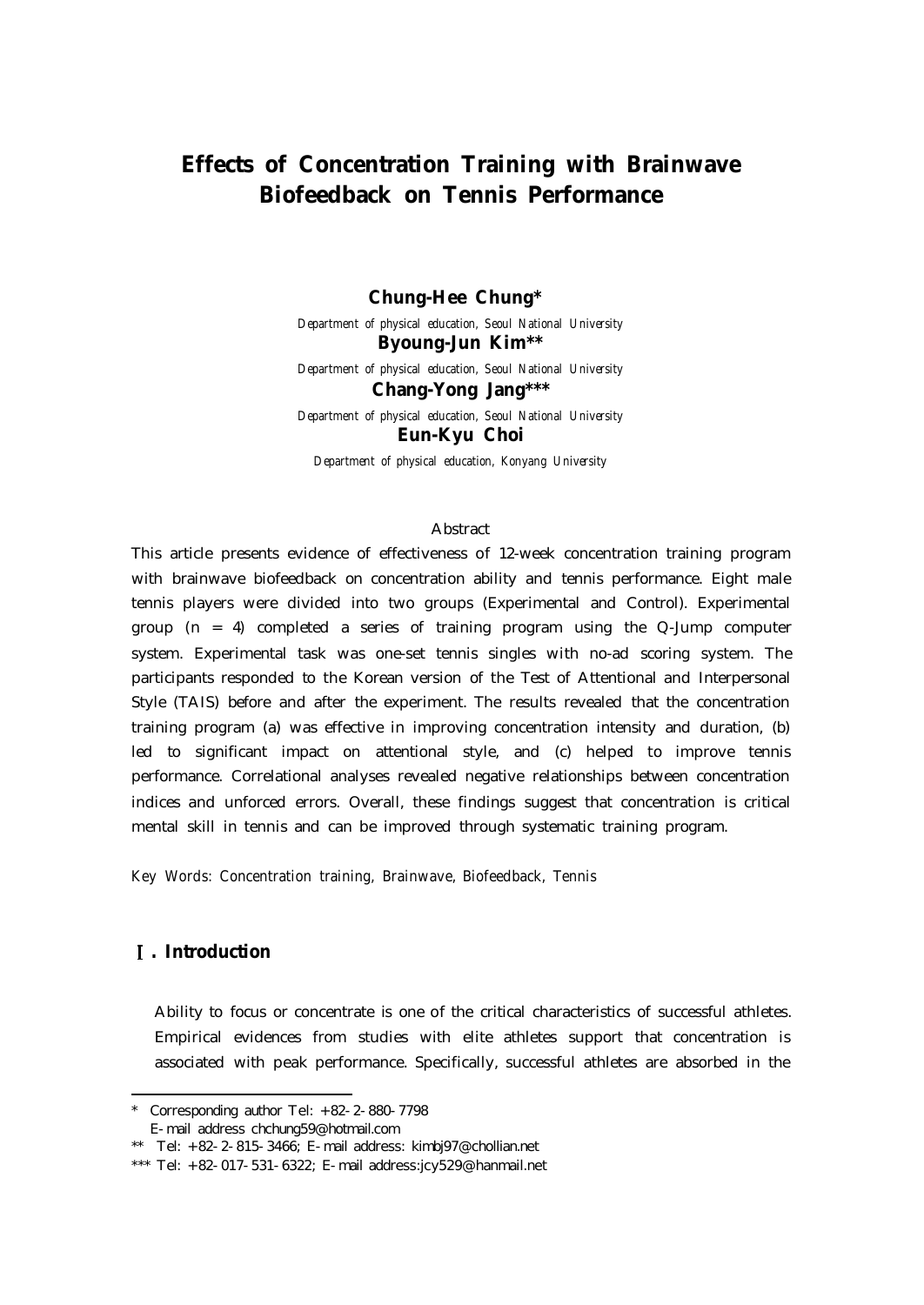present with no thoughts about the past or future. In addition, they are mentally relaxed with high degree of concentration (e.g., Garfield & Bennett, 1984). Comparisons between successful and less successful athletes also suggest that ability to concentrate is important in discriminating the two groups (Gould, Eklund, & Jackson, 1992). These findings appear to have cross-cultural generality. For example, research with Korean tennis players revealed that successful athletes are more likely to maintain high level of focus, as opposed to becoming distracted by irrelevant thoughts (e.g., Bae, 1999). Relative to the importance of concentration in successful sport performance, it is surprising that little effort has been directed to demonstrate efficacy of concentration training programs for athletes. There exist many attentional training programs developed to help athletic performance (e.g., Nideffer, 1985). However, little work has been done to provide empirical evidence for effectiveness of concentration training programs or devices. The main purpose of this study was to examine the effects of concentration training procedures using brain wave regulation on athletes' ability to focus and tennis performance.

## **. Methods**

Eight male tennis players (ages 20 to 21, mean years of experience 8.5), representing a university in Korea, participated in this study. Pretest league match was held in order to rank the eight players. Based on the results of the match, eight players were divided into two groups (Experimental and Control) so that the groups are similar in terms of their tennis performance. Experimental group participated in the 12-week concentration training program designed to improve concentration. The concentration training program employed a computer system called Q-Jump (Korean Research Institute of Jungshin Science, 2000) for inducing and monitoring brain wave activities. Q-Jump allows the players to perform a series of computer-based games designed to enhance ability to concentrate. While playing several types of computer games, the players' brain activities were instantly provided through visual and auditory monitoring system. They were asked to score higher points by focusing their attention using the brainwave biofeedback. The system calculates concentration intensity (strength of brainwave responsible for concentration), endurance (time spent on target), and channeling ability (number of successful shift of attentional focus) for each player. The players in the experimental group participated in the training 4 days per week. Each session lasted about 20 minutes.

All participants completed the Korean version of the Test of Attentional and Interpersonal Style (TAIS; Nideffer, 1976) before and after the training and three times during the training. Tennis performance was also measured at the time when the Korean version of the TAIS was administered. The number and percentage of unforced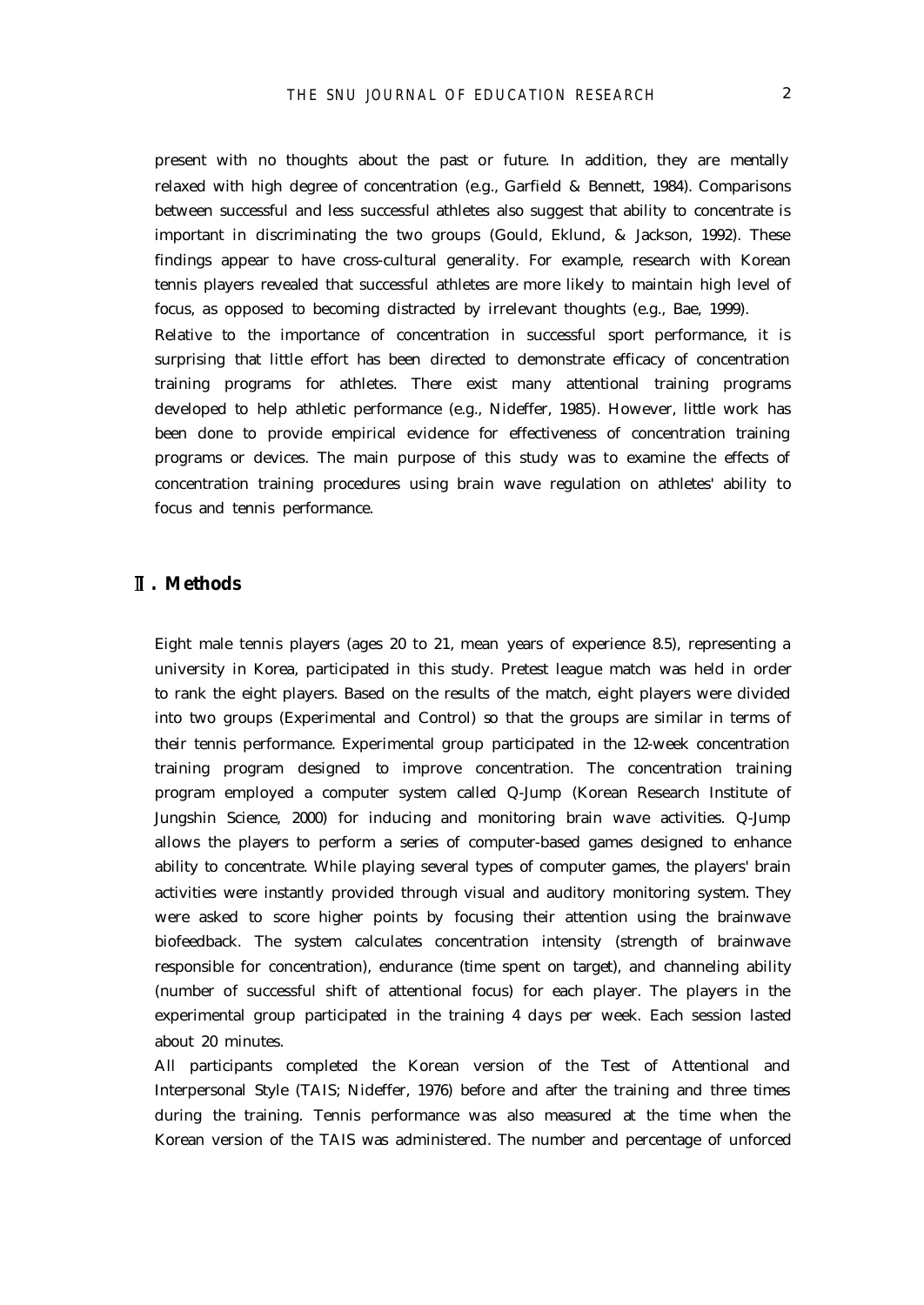#### *EFFECTS OF CONCENTRATION TRAINING WITH BRAINWAVE BIOFEEDBACK ON TENNIS PERFORMANCE*

error were counted for each player while playing one-set tennis match with no-ad scoring system. Each player completed four matches with a player in the other group. For example, an athlete in the experimental group competed against each of the four athletes in the control group. Unforced errors were defined as errors made by a player when theopponent did not make any effective shots (e.g., double fault in serve, mistake in ground strokes and passing shot, and- out-of-bound shot).

To determine the effectiveness of the concentration training program, descriptive statistics and repeated measure analysis of covariance (ANCOVA) were performed for attentional style, concentration (intensity, endurance, and channeling ability), and tennis performance. Correlations between concentration and tennis performance were also calculated for the experimental group. Patterns of changes in concentration and tennis performance were examined for the experimental group.

#### **. Results**

Means and standard deviations for the three indices of concentration scored with Q-Jump simulation exercises are displayed in Table 1. The experimental group showed rapid increases in all of the three concentration indices. Specifically, the posttest scores for the experimental group were approximately 5 times greater than the pretest scores. This result suggests that concentration training with brainwave biofeedback was effective in improving the players' concentration. Notably, the players in the experimental group showed rapid increases in the 3rd and 6th weeks. This suggests that the players were able to regulate their brainwave patterns even after a short period of training. For the control group, slight increases in the three indices of concentration were found.

A series of analysis of covariance (ANCOVA) with repeated measures were employed to determine the effectiveness of the concentration training across the pretest and posttest. The results of ANCOVAs for the intensity and endurance were statistically significant, indicating considerable improvement of players' concentration for the experimental group  $\left[\right]$  F (1, 5) = 10.46. p < .05; F (1, 5) = 6.06, p < .05 ]. The result of ANCOVA for the channeling was not significant.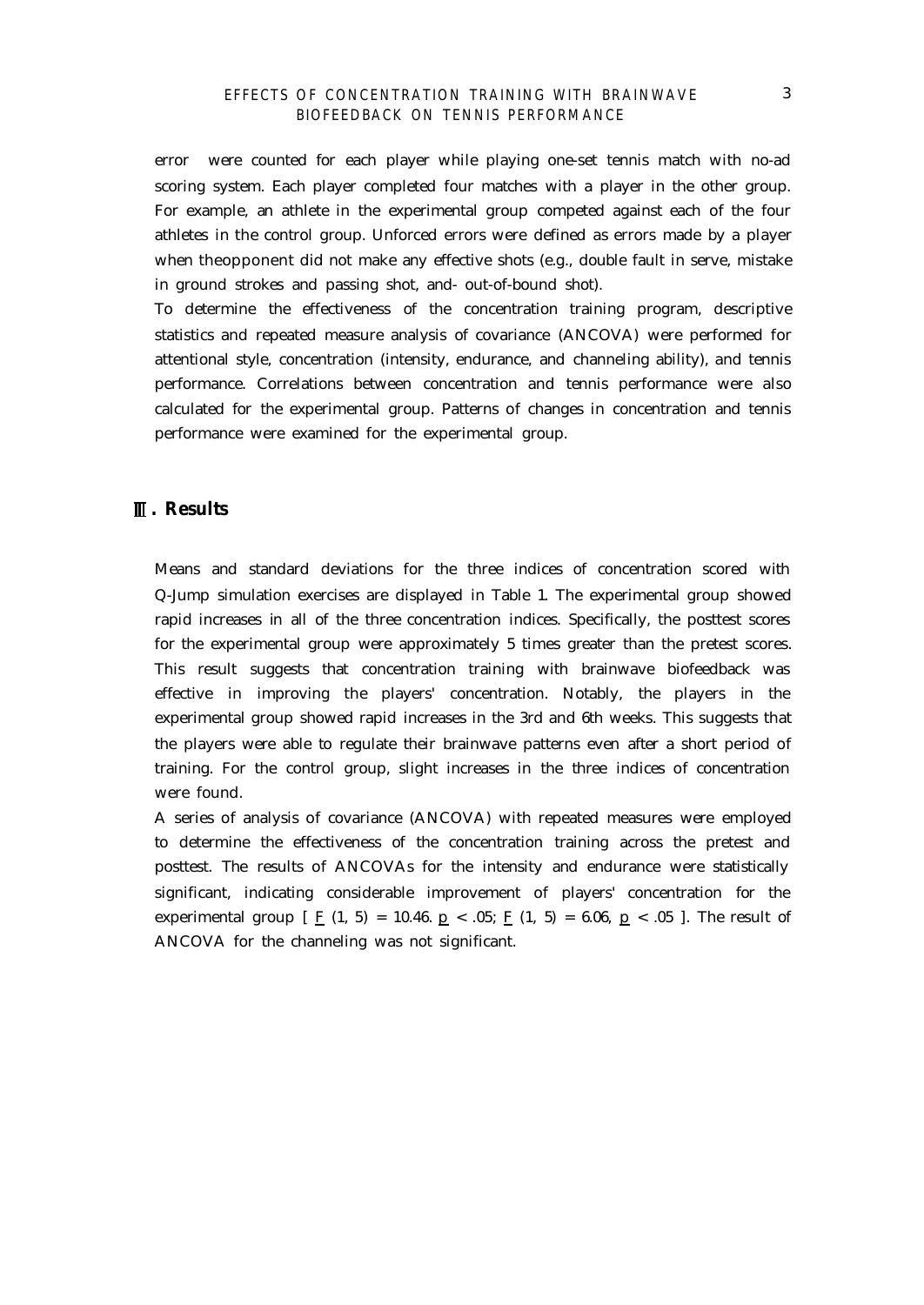| Group                  | Concentration | (SD)<br>M      | (SD)<br>М      | M(SD)          | Pretest 3 <sup>rd</sup> week 6 <sup>th</sup> week 9 <sup>th</sup> week Posttest<br>M(SD) | $\underline{M}$ (SD) |
|------------------------|---------------|----------------|----------------|----------------|------------------------------------------------------------------------------------------|----------------------|
|                        | Intensity     | 15.5<br>(18.9) | 46.0<br>(24.1) | 64.7<br>(11.7) | 66.7<br>(12.8)                                                                           | 73.5<br>(8.6)        |
| Experimental Endurance |               | 15.7<br>(11.1) | 37.8<br>(31.1) | 54.7<br>(32.1) | 63.30<br>24.5)                                                                           | 72.7<br>(17.5)       |
|                        | Channeling    | 1.5<br>(1.2)   | 3.9<br>(2.0)   | 65<br>(0.7)    | 5.9<br>(0.9)                                                                             | 6.5<br>(1.2)         |
|                        | Intensity     | 27.0<br>(23.7) | 35.5<br>(32.0) | 34.5<br>(24.3) | 38.0<br>(29.5)                                                                           | 35.7<br>(25.2)       |
| Control                | Endurance     | 21.7<br>(32.1) | 26.7<br>(25.1) | 25.7<br>(37.8) | 32.2<br>(22.5)                                                                           | 27.7<br>(23.1)       |
|                        | Channeling    | 2.0<br>(1.8)   | 3.5<br>(3.2)   | 1.2<br>(0.9)   | 4.2<br>(2.9)                                                                             | 4.0<br>(4.8)         |

Table 1. Changes in Concentration Indices for Experimental and Control Group

*Note:* Means for intensity and endurance can range 0 to 100. Means for channeling can range 0 to 15.

Table 2 displays means and standard deviations of the TAIS subscales for the experimental and control groups across the time of testing. Overall, the experimental group showed moderate increases in the BET, BIT, and NAR subscales of the TAIS. In addition, examination of the scores for the OET, OIT, and RED revealed similar trends of increases in attentional style. The control group, however, showed slight fluctuation in the TAIS subscales across the time of testing.

ANCOVAs were performed on the six TAIS subscales with the pretest and posttest scores. The results were significant for the BET  $[ E(1, 5) = 9.43, p < .05 ]$ , OIT  $[ E(1,5)$ = 8.85,  $p$  < .05 ], and RED [  $F(1,5)$  = 8.25,  $p$  < .05]. While the BET and RED represent desirable attentional styles, the OIT involves negative aspect of attentional focus. Thus, the results of ANCOVAs suggest that the 12-week brainwave-based concentration training was effective in changing attentional styles toward more desirable patterns. ANCOVAs for the OET, BIT, and NAR were not significant.

| Group        | Variable   | M (SD) | $M(SD)$ $M(SD)$ $M(SD)$ | Pretest $3^{\text{rd}}$ week $6^{\text{th}}$ week $9^{\text{th}}$ week Posttest |               |
|--------------|------------|--------|-------------------------|---------------------------------------------------------------------------------|---------------|
|              |            |        |                         |                                                                                 | <u>M (SD)</u> |
| Experimental | <b>BET</b> |        |                         | $30(0.6)$ $3.2(0.4)$ $3.3(0.3)$ $3.6(0.5)$ $3.9(0.3)$                           |               |
|              | <b>OET</b> |        |                         | 30 $(0.7)$ 3.1 $(0.5)$ 2.8 $(0.3)$ 2.6 $(0.5)$ 2.8 $(0.3)$                      |               |
|              | <b>BIT</b> |        |                         | 2.4 (0.8) 3.1 (1.4) 3.3 (1.0) 3.3 (0.6) 3.4 (0.3)                               |               |
|              | OIT        |        |                         | 33 (0.6) 3.1 (0.5) 3.3 (0.9) 3.0 (0.7) 2.0 (0.6)                                |               |
|              | <b>NAR</b> |        |                         | 3.1 $(0.5)$ 3.4 $(0.5)$ 3.4 $(0.5)$ 3.6 $(0.5)$ 3.6 $(0.5)$                     |               |
|              | <b>RED</b> |        |                         | 3.1 (0.6) 3.1 (0.6) 2.8 (0.6) 2.6 (0.5) 1.8 (0.3)                               |               |

Table 2. Changes in TAIS Subscales for Experimental and Control Group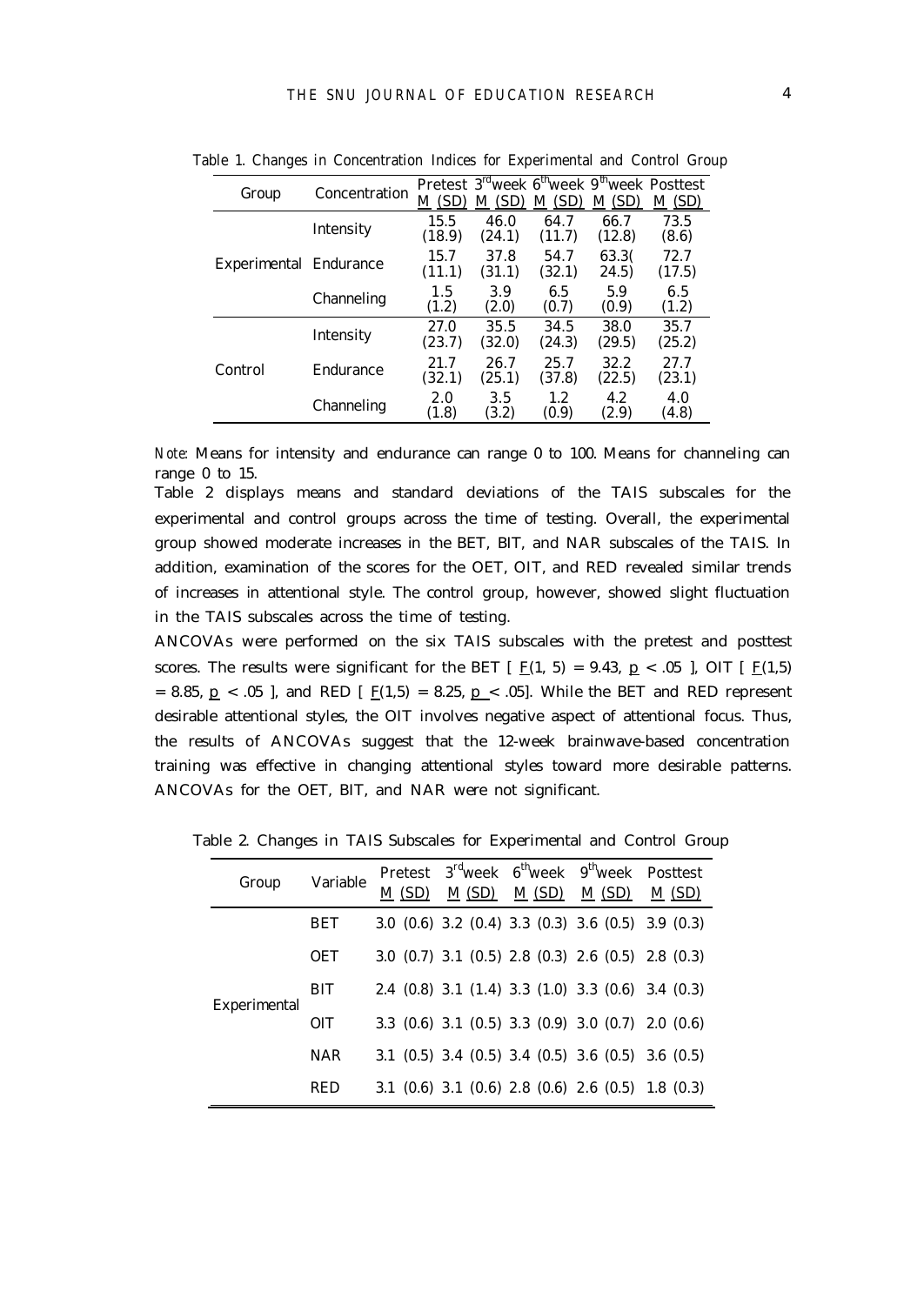|  |                                   |  | EFFECTS OF CONCENTRATION TRAINING WITH BRAINWAVE |
|--|-----------------------------------|--|--------------------------------------------------|
|  | BIOFEEDBACK ON TENNIS PERFORMANCE |  |                                                  |

| Group   | Variable   | M(SD)    |                       | $M(SD)$ $M(SD)$ $M(SD)$          | Pretest $3^{\text{rd}}$ week $6^{\text{th}}$ week $9^{\text{th}}$ week Posttest | M(SD)    |
|---------|------------|----------|-----------------------|----------------------------------|---------------------------------------------------------------------------------|----------|
| Control | <b>BET</b> | 3.1(0.9) |                       | $3.0(0.4)$ $3.1(0.9)$ $3.3(0.9)$ |                                                                                 | 3.1(0.5) |
|         | <b>OET</b> | 3.2(0.4) |                       | $3.3(0.6)$ $3.1(0.6)$ $2.8(0.5)$ |                                                                                 | 2.9(0.5) |
|         | <b>BIT</b> | 2.8(1.3) | $2.6(1.3)$ $2.9(0.8)$ |                                  | 3.3(0.5)                                                                        | 3.3(0.5) |
|         | OIT        | 3.1(0.3) |                       | $3.5(0.6)$ $3.4(0.8)$ $3.4(0.8)$ |                                                                                 | 3.6(0.5) |
|         | <b>NAR</b> | 2.9(0.3) | 3.0(0.4)              | 3.0(0.9)                         | 3.1(0.5)                                                                        | 3.3(0.6) |
|         | <b>RED</b> | 3.0(0.4) |                       | $3.4(0.8)$ $3.1(0.8)$ $2.8(0.9)$ |                                                                                 | 3.0(0.4) |

*Note*: BET: Broad external attentional focus. OET: Overloaded by external stimuli. BIT: Broad internal attentional focus. OIT: Overloaded by internal stimuli. NAR: Narrow attentional focus. RED: Reduced attentional focus. Low scores on OET, OIT, and RED represent desirable attentional style. Scores for TAIS are on 5-point scale.

Table 3 displays the means and standard deviations for percentage of points scored and unforced errors across the time of testing. High percentage of points and low percentage of unforced errors represent better tennis performance. Overall, the experimental group showed increases in the percentage of points. Likewise, percentage of unforced errors decreased over the time, reflecting better game performance in tennis. The control group, however, remained almost unchanged throughout the training. An ANCOVA was performed on the pretest and posttesterror percentages to determine the effectofthebrainwavebiofeedback trainingontennisperformance. Significantresult was found,  $F(1,29) = 6.86$ ,  $p < .05$ . Examination of the error percentage revealed that the players in the experimental group tended to make unforced errors less frequently. The players in the control group showed relatively stable patterns of error throughout the training. Correlational analyses revealed negative relationships between concentration indices and unforced errors. Taken together, these findings suggest that the concentration training with brainwave biofeedback was effective in improving concentration, and, in turn, tennis performance.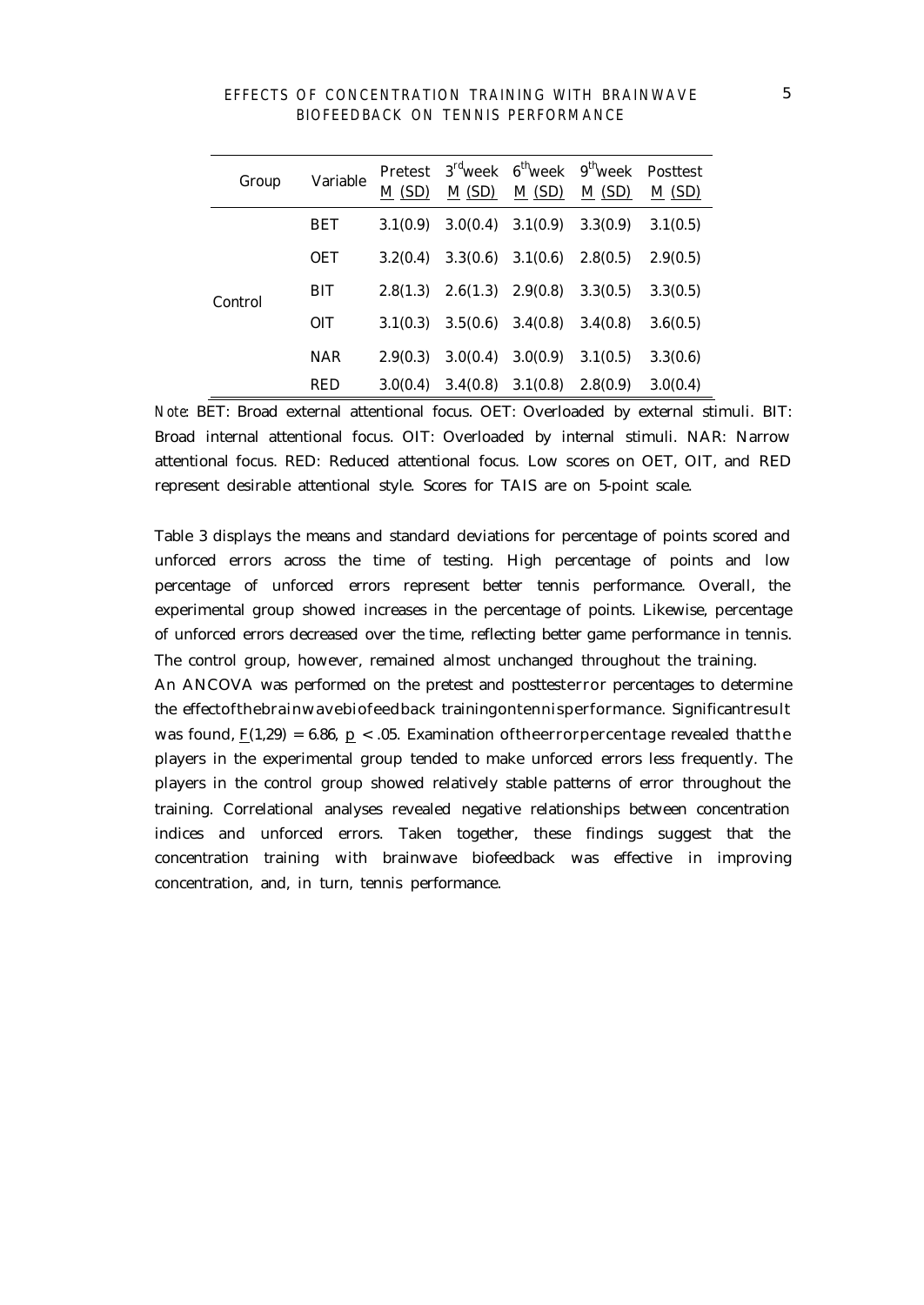|              |                         |                         | urvup                                        |                               |                     |                   |
|--------------|-------------------------|-------------------------|----------------------------------------------|-------------------------------|---------------------|-------------------|
| Group        | Variable                | <b>Pretest</b><br>M(SD) | 3 <sup>rd</sup> week<br>$\underline{M}$ (SD) | $6^{\text{th}}$ week<br>M(SD) | $9th$ week<br>M(SD) | Posttest<br>M(SD) |
| Experimental | Points<br>(%)           | 20.4(12.1)              | 25.2<br>(12.4)                               | 21.0<br>(9.9)                 | 23.6<br>(7.2)       | 33.2<br>(13.2)    |
|              | <b>Errors</b><br>$(\%)$ | 79,6<br>(12.1)          | 74.7<br>(12.4)                               | 79.0<br>(9.9)                 | 76.4<br>(7.2)       | 66.8<br>(13.2)    |
| Control      | Points<br>(%)           | 15.1<br>(7.4)           | 15.7<br>(10.0)                               | 16.1<br>(4.0)                 | 13.7<br>(6.0)       | 14.0<br>(6.1)     |
|              | <b>Errors</b><br>(%)    | 84.9<br>(7.4)           | 84.3<br>(10.0)                               | 83.9<br>(4.0)                 | 86.3<br>(6.0)       | 86.0<br>(6.1)     |

Table 3. Changes in Unforced errors and Points Scored for Experimental and Control Croup

*Note*: Points in percentage are calculated using this formula: [the number of points / (the number of points + the number of unforced errors )] \* 100. Similarly, errors in percentage are calculated using this formula: [the number of unforced errors / (the number of points + the number of unforced errors)] \* 100.

## **. Discussion**

The current study was an attempt to provide evidence of effectiveness of a concentration training program with brainwave biofeedback on tennis performance. The participants were given 12-week simulation training with Q-Jump brainwave biofeedback system. The system allowed the participants to regulate their brainwave patterns in order to achieve peak concentration pattern. The results were encouraging: the tennis players showed considerable increases in attentional style as well as concentration measured by Q-Jump system. After completing the concentration training, the players in the experimental group made unforced errors less frequently compared to those in the control group. These results demonstrated (a) the effectiveness of concentration training with Q-Jump brainwave biofeedback system on concentration and attentional style, and (b) the importance of concentration in tennis performance.

Although the brainwave biofeedback system (Q-Jump) used in this study is not sport-specific concentration training device, it is indeed effective in improving ability to concentration. In addition,thesystemseemstobemoreversatileintermsofsimulation, display, and data manipulation compared to other commercially available devices such as the Peak Achievement Trainer (Cowan, 1999). Some technical issues were raised by the participants: they wanted the brainwave biofeedback system to have more tennis-specific simulations. In conclusion, this study highlighted the need to use the ever-changing biofeedback technology in sport psychology practice. Development and refinement of more sport-specific brainwave biofeedback device would help athletes achieve better mental skills.